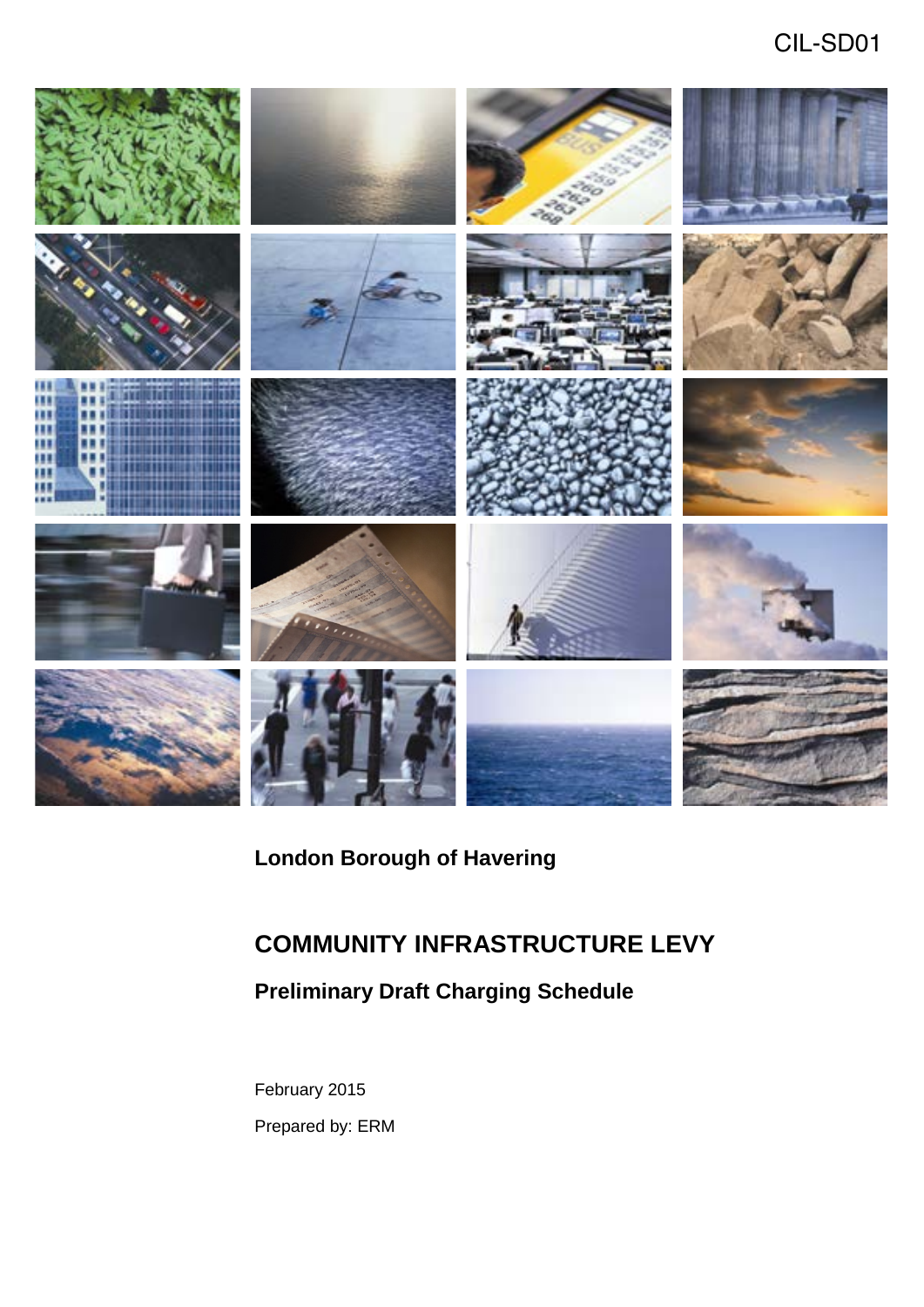#### **Havering Community Infrastructure Levy - Preliminary Draft Charging Schedule**

### **Introduction**

- wide range of infrastructure to support development across the Local Authority's charge, came into force on 6th May 2010 (since amended by the CIL [Amendment] Regulations of 2011, 2012, 2013 and 2014).  $1.1$ The Community Infrastructure Levy (CIL) is a new system of planning charges that Local Authorities can levy on new building projects through powers provided under Part 11 of the Planning Act 2008. The money raised must be used to help fund a area. The Community Infrastructure Levy Regulations 2010, which govern this new
- 1.2 This preliminary draft Charging Schedule for Havering is produced for public  $1.2$ consultation as the first step in setting a Community Infrastructure Levy in Havering. The Council will take into account any comments made on this document before publishing a Draft Charging Schedule for public consultation and examination, in due course.

### **Why Havering is Implementing a Community Infrastructure Levy**

- 1.3 The levy can be charged on most types of new building projects to ensure that most infrastructure it relies upon. It is a fixed, non-negotiable charge related to the size and  $1.3$ new development contributes towards the provision or enhancement of the type of the chargeable development. A clear and consistent levy will allow the Council to plan ahead for infrastructure delivery more effectively and will help ensure that scarce resources are used effectively and efficiently.
- permissible to pool financial contributions received through s106 obligations to pay for strategic infrastructure and CIL will therefore be the only mechanism for funding infrastructure needs and mitigation measures and agreements under section 278 of  $1.4$ Introduction of the levy will entail a reduction in the scope of planning obligations as a means of raising funds or infrastructure. From April 2015, it will no longer be off-site community infrastructure from developer contributions. However, section 106 obligations will still be used to deliver affordable housing and certain site-specific the Highways Act will still be used to secure highway improvements to mitigate the impact of new development.
- 1.5 The CIL legislation allows for a proportion of the levy to be passed directly from the Council collecting it to the local community in which it was raised. Under Regulations  $1.5$ which came into force in April 2013<sup>1</sup>, a charging authority must pass 15% of the levy raised (capped at £100 per dwelling) to parish or community councils in an area where there is no Neighbourhood Plan or Neighbourhood Development Order in place and an uncapped 25% where there is. Where, as in Havering, there are no parish or community councils, the Council (as the 'charging authority') will retain the funds to spend on behalf of the community for the provision, improvement,

 $\overline{a}$  $<sup>1</sup>$  CIL (Amendment) Regulations 2013</sup>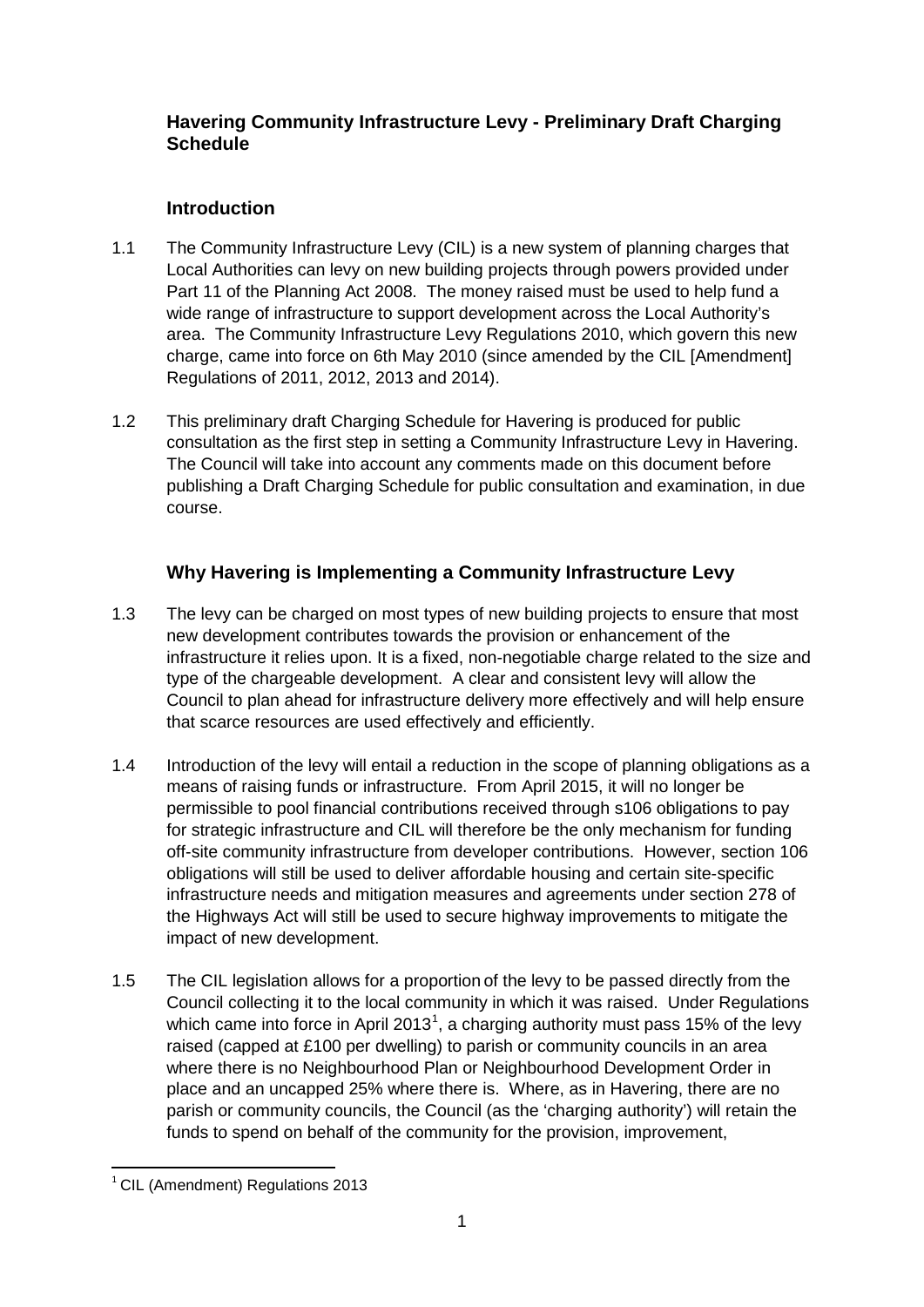replacement, operation or maintenance of infrastructure, or anything else which addresses the demands that development places on the area.

### **CIL Charging Schedule**

- must aim *'to strike what appears to be an appropriate balance between the of its area and the potential effects (taken as a whole) of the imposition of CIL on the*   $1.6$ In order to charge a levy on development in Havering, the Council, as a 'charging' authority' under the CIL Regulations, must set out the rate(s) it intends to charge and any other criteria in a '*charging schedule'*<sup>2</sup> . When setting rates for CIL, the Council *desirability of funding the total cost of infrastructure required to support development economic viability of development'*<sup>3</sup> .
- 1.7 Regulation 13 of the CIL Regulations 2010 allows the Council to set differential rates of CIL for different geographical zones and/or for *'different intended uses of development'.* Regulation 5(2) of the CIL Regulations (Amendments) 2014 further of development, or the intended number of units or dwellings. There is also provision consistent economic viability evidence. If differential geographical zones are set, they must be clearly identified on a map within the charging schedule. Differential  $1.7$ allows charging authorities to set differential rates by reference to the intended floorspace for supplementary charges, nil rates, increased rates or reductions to be set. The Government's Guidance<sup>4</sup> advises that differential rates, for both geographical zones and/or the intended uses/scales of development, must be justified by reference to rates should not be related to the costs of infrastructure in different areas nor be used to encourage or discourage development in particular locations.

### **Relevant Evidence**

- have been informed by:  $1.8$ 1.8 The charging schedule must be informed by appropriate available evidence<sup>5</sup>. This preliminary draft Charging Schedule and the proposed CIL rates in the next section
	- Draft Further Alterations to the London Plan Table 3.1 (housing targets for Havering), 2014;
	- London Plan, 2011;
	- Havering Local Development Framework Core Strategy and Development Control Policies Development Plan Document, 2008;
	- • Havering Local Development Framework Site Specific Allocations Development Plan Document, 2008;
	- The Havering Infrastructure Evidence Base Report, 2014; and
	- The Havering Community Infrastructure Levy Viability Assessment, 2014.

Copies of the evidence base documents can be viewed on the Council's website www.Havering.gov.uk or in the Council Offices.

 $\overline{a}$  $2^{2}$  Section 211(1) of the Planning Act 2008

 $3$  CIL Regulation 14 (2010)

<sup>&</sup>lt;sup>4</sup> DCLG Guidance on Community Infrastructure Levy (2014)

<sup>&</sup>lt;sup>4</sup> DCLG Guidance on Community Infrastructure Levy (2014)<br><sup>5</sup> Defined by Section 211 (7A) of Planning Act 2008 (as amended by the Localism Act 2011).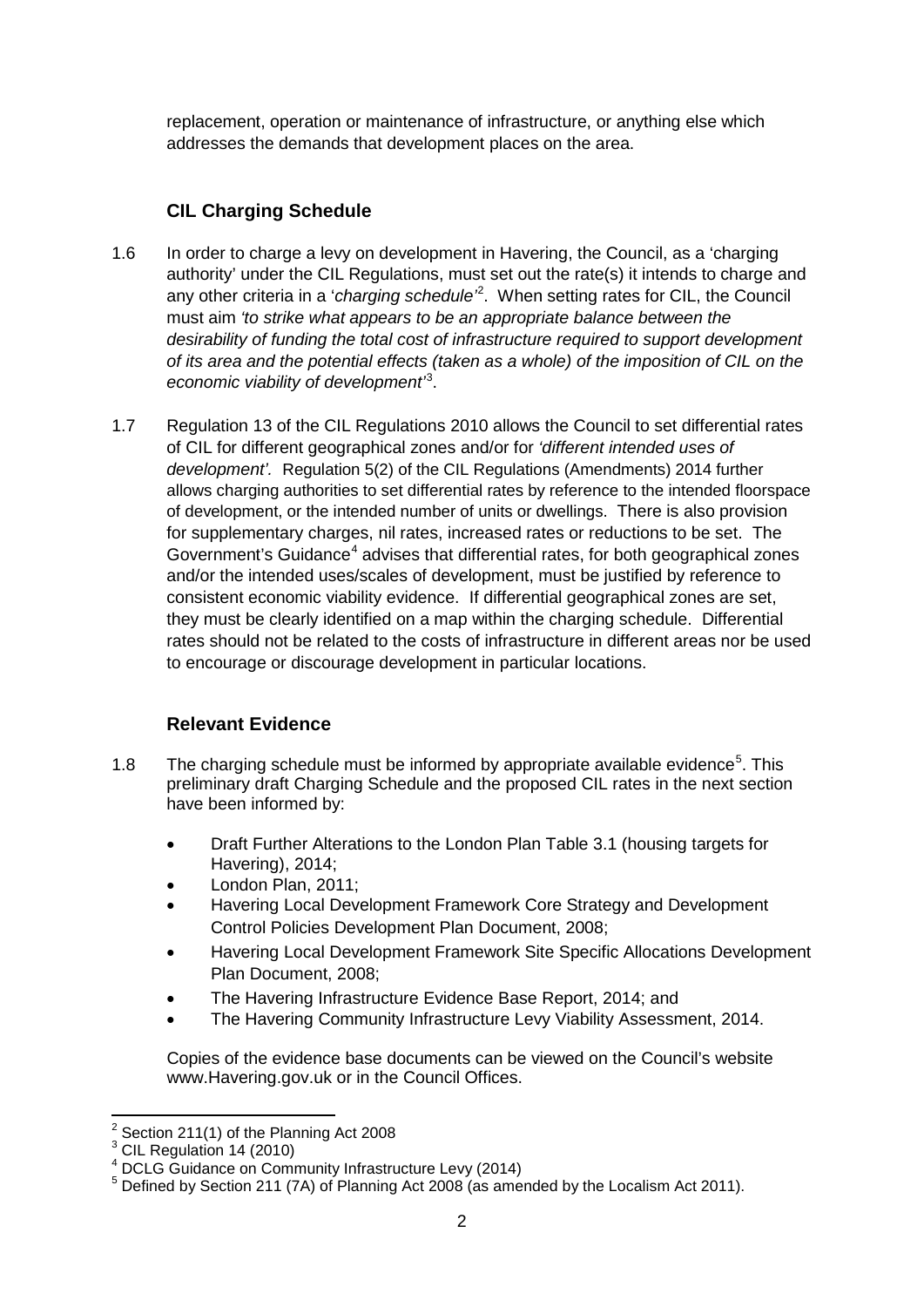#### Draft Further Alterations to the London Plan 2014

 Examination and considerable weight can be attached to its policies. The FALP minimum housing supply target for Havering is 1,170 dwellings per annum. In its representations on the FALP, Havering acknowledged the revised and increased housing supply requirements for the borough for the period 2015-2025. The updated on the London-wide Strategic Housing Land Availability Assessment in 2012/13. The draft Further Alterations to the London Plan 2014 (FALP) has now been through figure for Havering has been derived from close liaison of the Council with the GLA The FALP does not set affordable housing targets at the borough level.

#### Havering Local Development Framework documents 2008

 1.10 The adopted Local Development Framework sets out the vision, objectives and strategy for the delivery of sustainable development in Havering up to 2020. The and allocates strategic housing sites. The plan also addresses regeneration as well  $1.10$ plan includes an affordable housing requirement (50%) and housing mix requirement as economic and town centre development.

#### Havering Infrastructure Evidence Base Report 2015

- area is required to provide evidence of an aggregate funding gap that demonstrates needed to support the type and level of development being planned for its area and estimating its total cost, and then estimating the level of funding committed or likely to  $1.11$ 1.11 A charging authority wishing to introduce the Community Infrastructure Levy within its the need to charge the levy. This involves first assessing the additional infrastructure be available to pay for the infrastructure. The difference between the total cost and projected available funding represents the aggregate funding gap or CIL infrastructure funding target.
- Evidence Base Report. This identifies the type, location and estimated cost of estimated that a further £150m may be available from recognised future funding sources. This leaves an estimated aggregate funding gap of some £317m, which represents the CIL infrastructure funding target, the amount to which CIL is intended 1.12 The evidence of infrastructure needs and costs is set out in the Infrastructure infrastructure required to support the development of Havering over the period 2015 to 2030. The total cost of all infrastructure items is estimated at around £534m. Funding of around £80m has so far been approved for this infrastructure and it is to contribute.

#### The Types of Infrastructure that CIL will Support in Havering

- examination. It is likely that the following types of infrastructure will be funded by CIL: 1.13 A regulation 123 list is to be published with the Draft Charging Schedule prior to
	- Education facilities;
	- Transport;
	- Green infrastructure;
	- Public realm improvements;
	- Community and cultural facilities;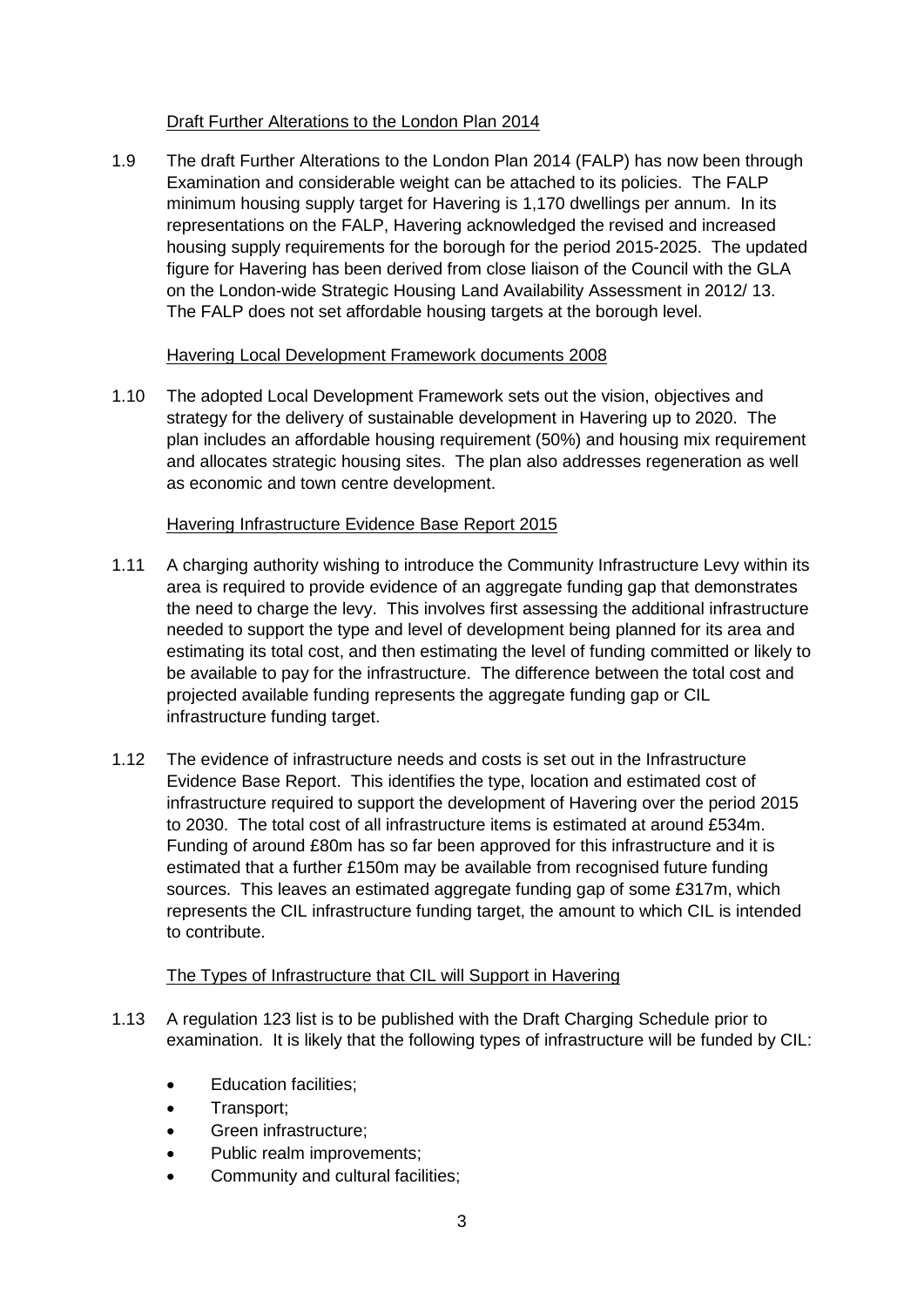- Leisure facilities;
- Open space;
- Health facilities;
- Business support;
- Flood defences; and
- Sustainable energy.

#### CIL Development Viability Assessment

- Schedule. The study assessed the economic viability of housing and commercial 1.14 The Council appointed consultants to prepare a CIL Development Viability Assessment as a key piece of evidence to inform the preliminary draft Charging development across Havering using a Residual Land Value model. The model incorporated a wide range of variables and assumptions relating to residential values from recent transactions, site densities, construction costs, Code for Sustainable Homes requirements, profit levels, and existing use values. A series of scenarios was modelled to explore the implications of adopting a range of CIL charges and affordable housing provision levels, taking into account the Mayor's CIL and residual site specific s106 obligations.
- 1.15 The viability assessment found that the economic viability of development, and therefore the ability to afford a CIL charge, varied across the borough both by type of recommended a differential rate of CIL be applied to each type of development, from nil to £175 per square metre. The study found that housing and private care/retirement housing development in the southern part of the borough would not be able to afford as high a CIL charge as development in the rest of the borough. It charging zones, with the A1306 as their boundary.  $1.15$ development, and, for residential development only, geographically. The study therefore recommended that a further differential rate be applied to two geographical
- schedule, the revenue yielded could reach between £88m and £123m for new homes in the period 2015-2030, with an additional sum from other chargeable development.<br>This potential levy yield would fall within the infrastructure funding gap of £317m outlined above. The proposed levy rates are therefore justified in accordance with meet the aggregate funding gap in full and further funding will need to be raised from  $116$ 1.16 Should the expected level of development identified in the draft Further Alterations to the London Plan be delivered and pay a CIL charge under the proposed charging the Regulations and Guidance. However, the CIL raised would not be sufficient to other sources.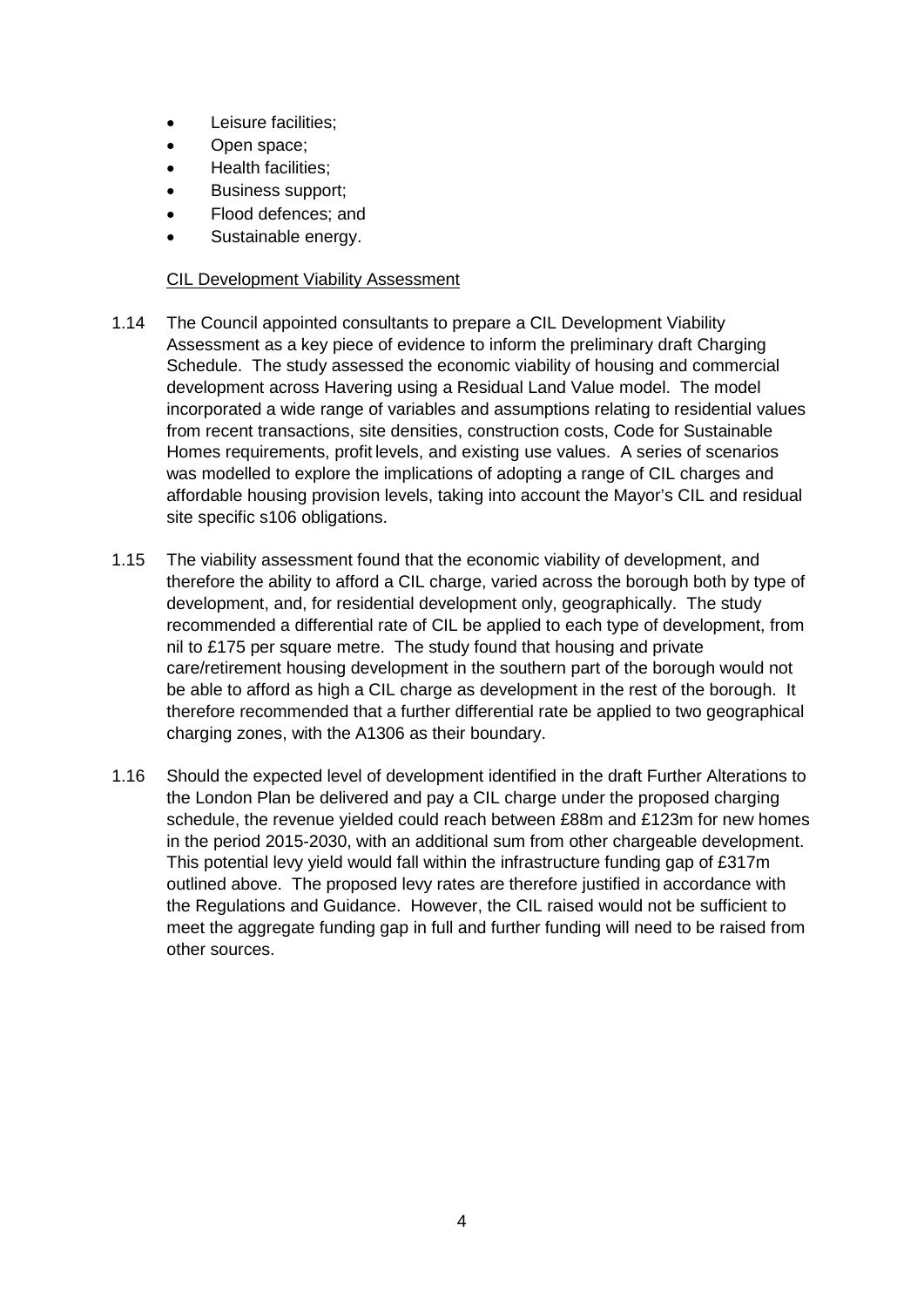### **Havering Preliminary Draft Charging Schedule**

1.17 The Havering CIL is proposed to be set at the following rates:

| <b>Type of Development</b>                             | <b>CIL Rates</b><br>£ per square metre |
|--------------------------------------------------------|----------------------------------------|
|                                                        | <b>Net additional floorspace</b>       |
| Open market residential north of the A1306             | £70                                    |
| Open market residential south of the A1306             | £50                                    |
| Private care/retirement housing north of the A1306     | £70                                    |
| Private care/retirement housing south of the A1306     | £50                                    |
| Office and Industrial                                  | £0                                     |
| Retail - supermarkets, superstores and retail          | £175                                   |
| warehouses above $2,000m^2$ gross internal area        |                                        |
| Retail – below 2,000 $m^2$ gross internal area in      | £50                                    |
| Metropolitan, District and Local Centres as defined in |                                        |
| the Havering Core Strategy, 2008.                      |                                        |
| Hotel                                                  | £20                                    |
| All other development                                  | £0                                     |

- $1.18$ 1.18 The Council will calculate the '*chargeable amount'* of CIL payable using the locallyset rates above multiplied by the '*gross internal area'*6 of new buildings and enlargements<sup>7</sup> to existing buildings, taking demolished floorspace into account. The formal calculation methodology is provided in Regulation 40 and Part 5 of the CIL Regulations 2010, as amended.
- case of one or more new homes for which no minimum size threshold applies. The  $1.19$ New buildings and extensions with a gross internal area over 100 sq metres in the residential, retail and hotel categories are liable to pay a CIL charge, except in the charge is imposed at the time planning permission is granted and paid on the commencement of development, or by instalments at the Council's discretion.
- $1.20$ The CIL Regulations exempt the following types of development from paying a CIL charge<sup>8</sup>:
	- Social (affordable) housing;
	- Development by charitable institutions;
	- Changes of use that do not increase floorspace;
	- • Buildings into which people do not normally go or go only intermittently for the purpose of maintaining or inspecting machinery;
	- Buildings with temporary planning permissions; and
	- Self-build houses, annexes and extensions.

**.** 

 $6$  LBH will use the HMRC Valuation Office Agency's definition of Gross Internal Area

 $7$  CIL Regulation 42 (2010)

<sup>&</sup>lt;sup>8</sup> CIL Regulations 2010 (as Amended): Part 6: 'Exemptions And Relief'.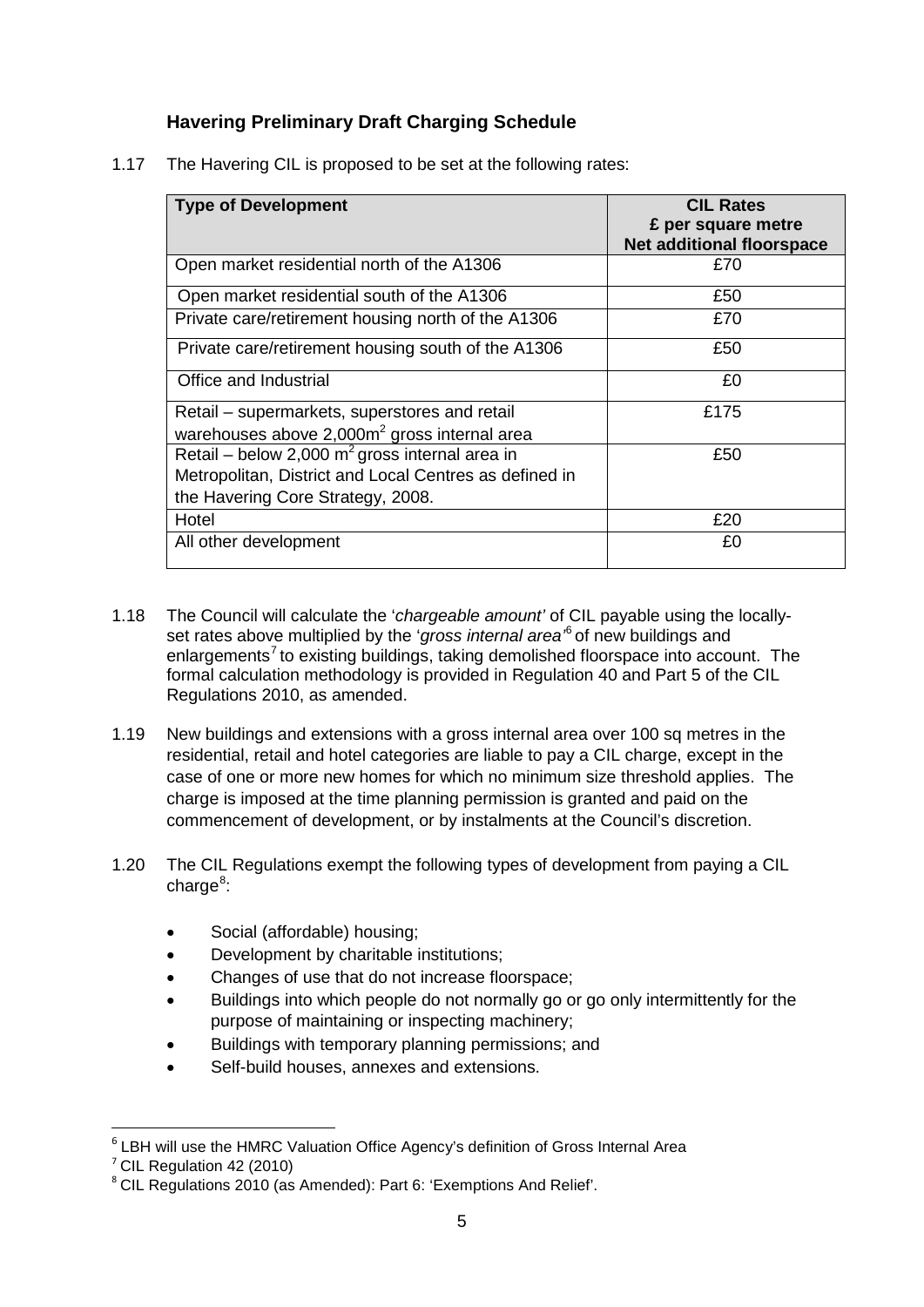- rate for two geographical charging zones (north and south of the A1306, respectively)  $1.21$ The Council proposes to set differential rates of CIL for different intended uses of development based on the evidence of economic viability. For residential development and private care/retirement housing, it is proposed to set a differential to reflect locational differences in viability.
- $1.22$ The two residential charging zones are identified on the Preliminary Draft Charging Schedule Map, on page 7.
- Building Cost Information Service of the Royal Institution of Chartered Surveyors.  $1.23$ 1.23 The CIL rates will be index linked to the *All-in Tender Price Index* published by the

### **Havering Preliminary Draft Charging Schedule Map**

 care/retirement housing, for the purposes of CIL. These charging zones would allow be applied north and south of the A1306. No other types of development will be subject to a geographic differential rate and therefore are not included on the Map.  $1.24$ The preliminary draft Charging Schedule Map on page 7 identifies the location and boundaries of the two charging zones for new residential development and private a differential rate for residential development and private care/retirement housing to

### **Mayoral CIL**

- wide CIL, although this is restricted to the funding of transport infrastructure<sup>9</sup>. The funding for Crossrail, came into effect in April 2012. The rate for any type of development within the proposed Charging Zone 3, which includes Havering, is set at £20 per sq metre of gross internal floorspace<sup>10</sup>.  $1.25$ Under the Planning Act 2008, the Mayor of London has the power to set a London-Charging Schedule for the Mayoral CIL, which will comprise a major source of
- therefore be treated as a 'first charge' on developments. This has been taken account of in setting the proposed CIL rates for Havering. 1.26 The Mayor's CIL has priority over any London Borough Council's CIL and must

 $\overline{a}$  9 account of in setting the proposed CIL rates for Havering.<br>Health and education uses are both zero rated for the Mayoral CIL.

<sup>&</sup>lt;sup>10</sup> CIL Requlations 2010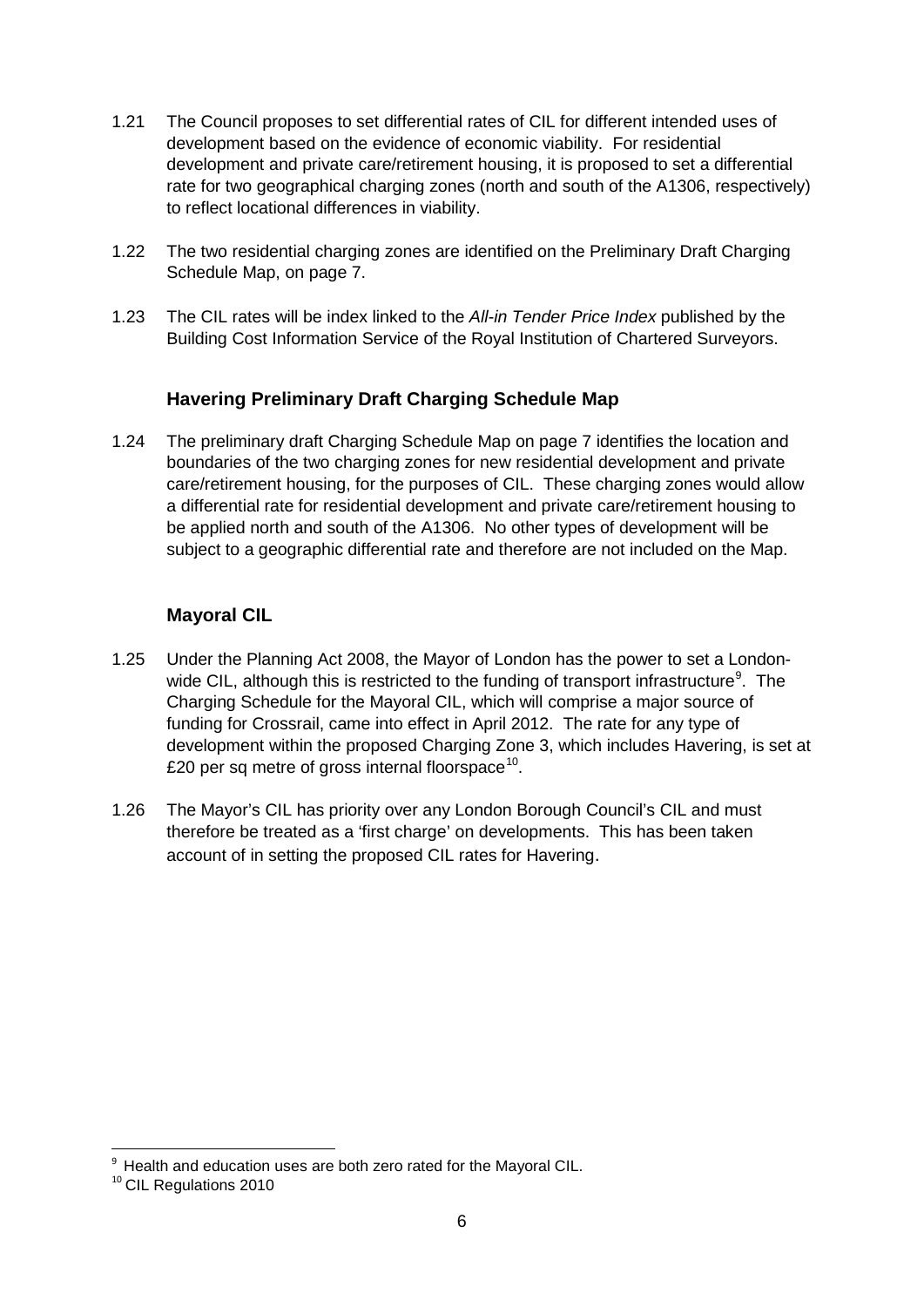#### **Charging Schedule ivate Care/Retirement Preliminary Draft Map Residential and Pr Housing Charging Zones**



ster Geographics LLC @ 2014 Intermep Eenthster<br>2014 Microsoft Corporation , Esti, HERE<br>Ia, @ Open StreetMap contributors Mapm dia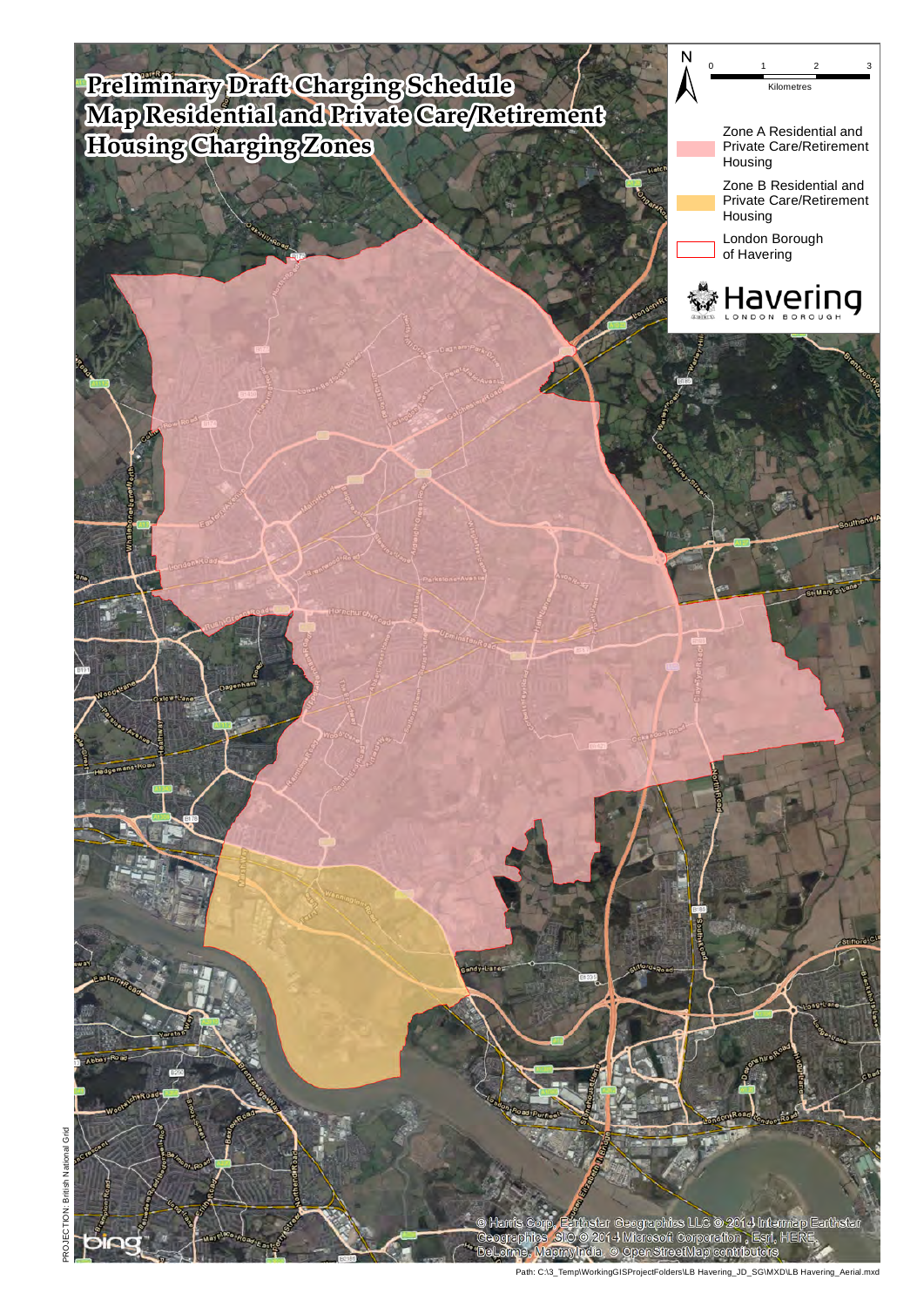#### **Discretionary Matters**

- $1.27$ 1.27 Following adoption of the Charging Schedule, CIL payments will be due from the date that a chargeable development is commenced. The Council can permit the discretionary payment of CIL by instalments<sup>11</sup> to give the Council flexibility in dealing with certain applications. An 'instalment policy' containing details of the number of instalments permitted, the timing and dates of payments, the amount payable in any instalment and a minimum monetary threshold may be published with the adopted Charging Schedule. The 'instalment policy' may be amended or withdrawn at any time.
- $1.28$ The Council proposes to offer '*discretionary relief for exceptional circumstances*<sup>12</sup> from liability to pay CIL. Offering exceptional circumstances relief would provide the Council with some flexibility to deal with individual sites where development is desirable, but which are proved to have exceptional costs or other requirements which make them unviable. Exceptional circumstances relief can be activated and deactivated at any time and a notice of intention will be published by the Council.
- chargeable amount of CIL. The Council proposes, at its discretion, to enter into enter into agreements to receive infrastructure as payment. The value of land  $1.29$ The Council proposes, at its discretion, to allow the value of land, where the land is transferred to the Council, and infrastructure provided to be offset against the agreements for a land payment to discharge part or all of a levy liability and may also acquired and infrastructure provided as 'payment in kind' will be determined by the District Valuer (at the cost of the developer).
- $1.30$ The Council proposes that it may apply CIL funds to '*administrative expenses*<sup>13</sup> incurred in connection with CIL.
- are applied for charitable purposes. This discretionary relief can be activated and  $1.31$ 1.31 The Council may offer '*discretionary charitable relief for investment activities'*14 where a charity landowner will hold the development as an investment from which the profits deactivated at any time and a notice of intention will be published by the Council.

 $11$  Enabled by Regulation 69B of the CIL Regulations 2010 (as amended)

 $12$  Under the provisions and limitations of Regulations 55 and 57 of the CIL Regulations 2010

<sup>&</sup>lt;sup>13</sup> Under the provisions and limitations of Regulation 61 of the CIL Regulations 2010

 $14$  Under the provisions and limitations of Regulations 44-48 of the CIL Regulations 2010